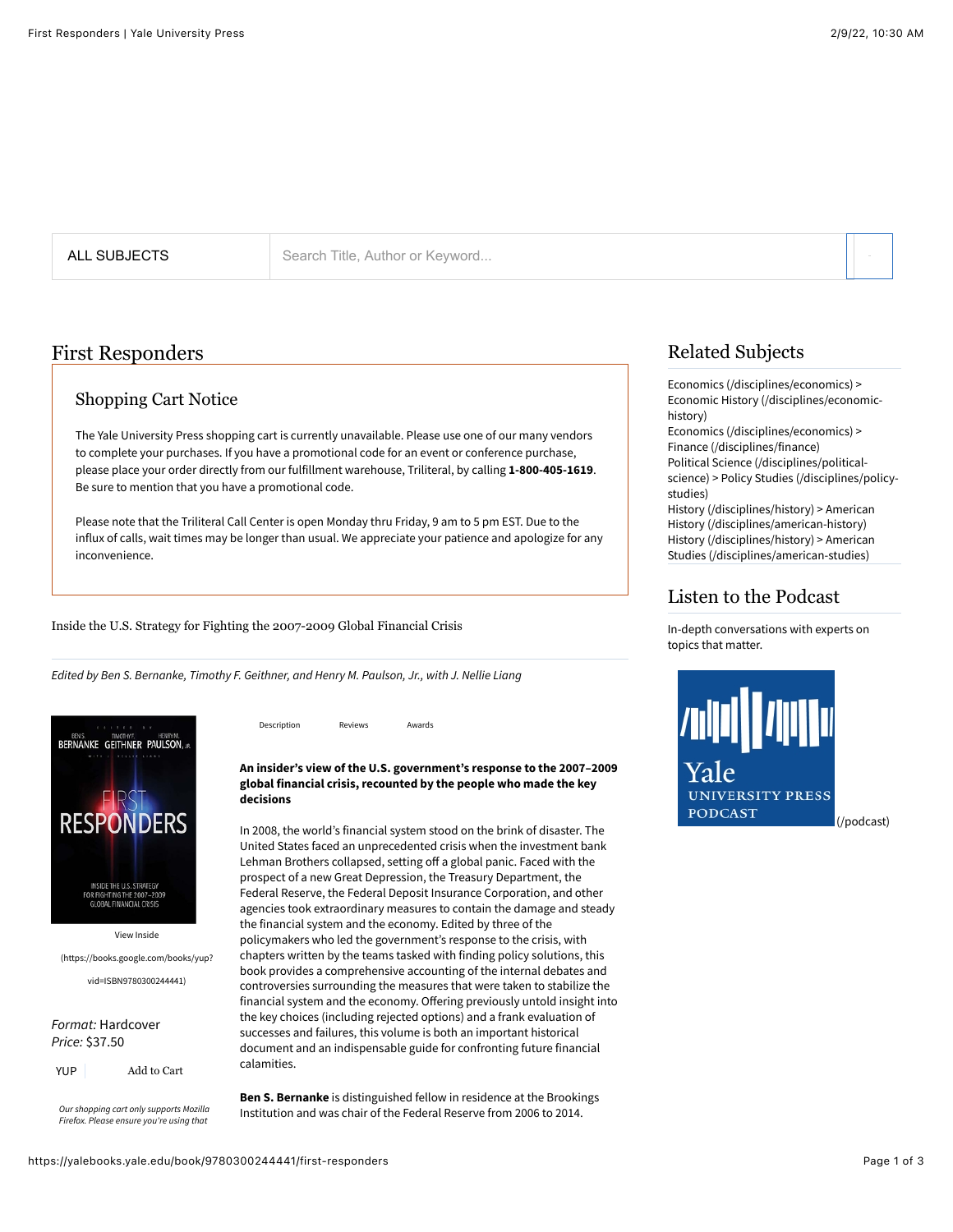#### First Responders | Yale University Press 2/9/22, 10:30 AM





| <b>The Economic Weapon</b>      | <b>The Marginal</b>            | we Are Cuba:                                        |
|---------------------------------|--------------------------------|-----------------------------------------------------|
| (/book/9780300259360/emments    |                                | $( / \text{book} / \text{9780300230031} / \text{v}$ |
| weapon)                         | (/book/9780300228229/marginal) |                                                     |
| The Rise of Sanctions as a Tool | revolutionaries)               | How a Revolutionary People                          |
| of Modern War                   | <b>How Austrian Economists</b> | Have Survived in a Post-Soviet<br>World             |
|                                 | Fought the War of Ideas        |                                                     |
| Nicholas Mulder                 | Janek Wasserman                | Helen Yaffe                                         |
| View details                    |                                |                                                     |
| (/book/9780300259360/economic-  | View details                   | View details                                        |
| weapon)                         | (/book/9780300228229/marginal- | (/book/9780300230031/we-are-                        |
|                                 | revolutionaries)               | cuba)                                               |

weapon)